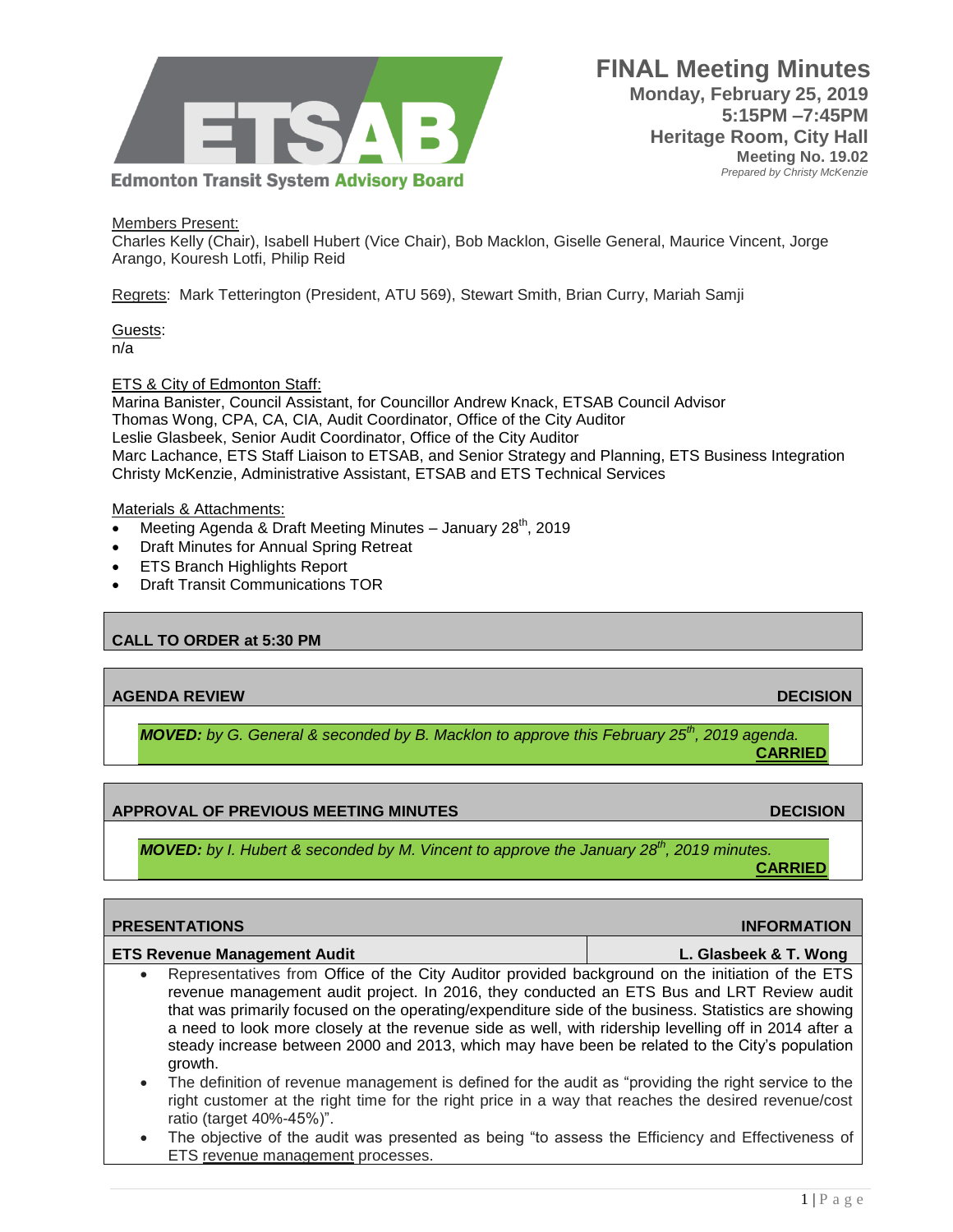- o Governance and Oversight
- o Efficient and Effective Fare System
- o Effective strategy to optimize Non-Fare Revenue
- o Internal controls"
- The Auditors asked the Board members for input and suggestions. They also provided contact information for further feedback by email in response to the questions provided.

### **FOR APPROVAL DECISION**

# **DRAFT Transit Communications Terms of Reference I. Hubert**

 The draft terms of reference for the Transit Communications sub-committee were approved, which will involve a scan of transit-to-passenger communication practices in other cities and how they can be applied in Edmonton.

*MOVED: by P. Reid & seconded by G. General to approve the TOR with no changes.*  **CARRIED**

# **DRAFT Annual Work Plan for 2019 – 2020 C. Kelly**

 The draft annual work plan for 2019 – 2020 was reviewed and approved with changes to assigned leads for standing items made during the meeting to balance contributions of member who plan to continue for an additional term. The work plan includes three new sub-committees on the topics of Transit Safety & Security, ETS' Marketing Strategies, and Vulnerable Users on Transit.

*MOVED: by J. Arango & seconded by I. Hubert to approve the work plan for the upcoming term with changes to assignment of leads who are assigned to monitor various standing items.* 

**CARRIED**

| <b>NEW BUSINESS</b>                                                                                                                                                                                                                                                                                                                                                                                                                                                                                                                                                               | <b>INFORMATION</b> |  |
|-----------------------------------------------------------------------------------------------------------------------------------------------------------------------------------------------------------------------------------------------------------------------------------------------------------------------------------------------------------------------------------------------------------------------------------------------------------------------------------------------------------------------------------------------------------------------------------|--------------------|--|
| Dates for Bi-Annual ETSAB Luncheon with Councillors                                                                                                                                                                                                                                                                                                                                                                                                                                                                                                                               | C. Kelly           |  |
| Charlie will send out a doodle poll for members to advise preference out of three upcoming meeting<br>$\bullet$<br>dates when UPC meetings are being held to arrange for the Bi-Annual Luncheon with Councillors.                                                                                                                                                                                                                                                                                                                                                                 |                    |  |
| Urban Planning Committee Membership for the Upcoming Term                                                                                                                                                                                                                                                                                                                                                                                                                                                                                                                         | C. Kelly           |  |
| Charlie advised members that Councillor Cartmell, Councillor McKeen, Councillor Paquette, and<br>$\bullet$<br>Councillor Nickel have rotated on to UPC as of March 2019.<br>Councillor Walters asked Charlie to pass on kudos to the Board for their work this term during the<br>$\bullet$<br>February 12 <sup>th</sup> presentation of the Board's Wayfinding report.                                                                                                                                                                                                           |                    |  |
| Acknowledgement of Letter to Chair on Canada-Wide Urban Transit Advocacy                                                                                                                                                                                                                                                                                                                                                                                                                                                                                                          | C. Kelly           |  |
| Charlie acknowledged receipt and shared a copy of the email communications between<br>$\bullet$<br>representatives from other Canadian Transit focus groups initiated by the Chair of the Calgary<br>Transit Customer Advisory Group.<br>Charlie noted that his response will include member provided comments in consideration of the<br>$\bullet$<br>invitation to join, and also will inform that due to their position as an advisory Board appointed by<br>Council, the Board is unable to be involved in such advocacy without seeking permission to do so<br>from Council. |                    |  |
|                                                                                                                                                                                                                                                                                                                                                                                                                                                                                                                                                                                   |                    |  |
| <b>SUB-COMMITTEE UPDATES</b>                                                                                                                                                                                                                                                                                                                                                                                                                                                                                                                                                      | <b>INFORMATION</b> |  |
| <b>Transit Innovation</b>                                                                                                                                                                                                                                                                                                                                                                                                                                                                                                                                                         | <b>M. Vincent</b>  |  |
| Maurice advised members that a meeting will be held this Friday. He will send an email<br>$\bullet$<br>invitation/reminder with the date and time.                                                                                                                                                                                                                                                                                                                                                                                                                                |                    |  |
| <b>Integrating Land Use &amp; Transit Policies</b>                                                                                                                                                                                                                                                                                                                                                                                                                                                                                                                                | I. Hubert          |  |
| Members were reminded to send in their contributions for the report to prepare for approval at the<br>next General meeting.                                                                                                                                                                                                                                                                                                                                                                                                                                                       |                    |  |
|                                                                                                                                                                                                                                                                                                                                                                                                                                                                                                                                                                                   |                    |  |